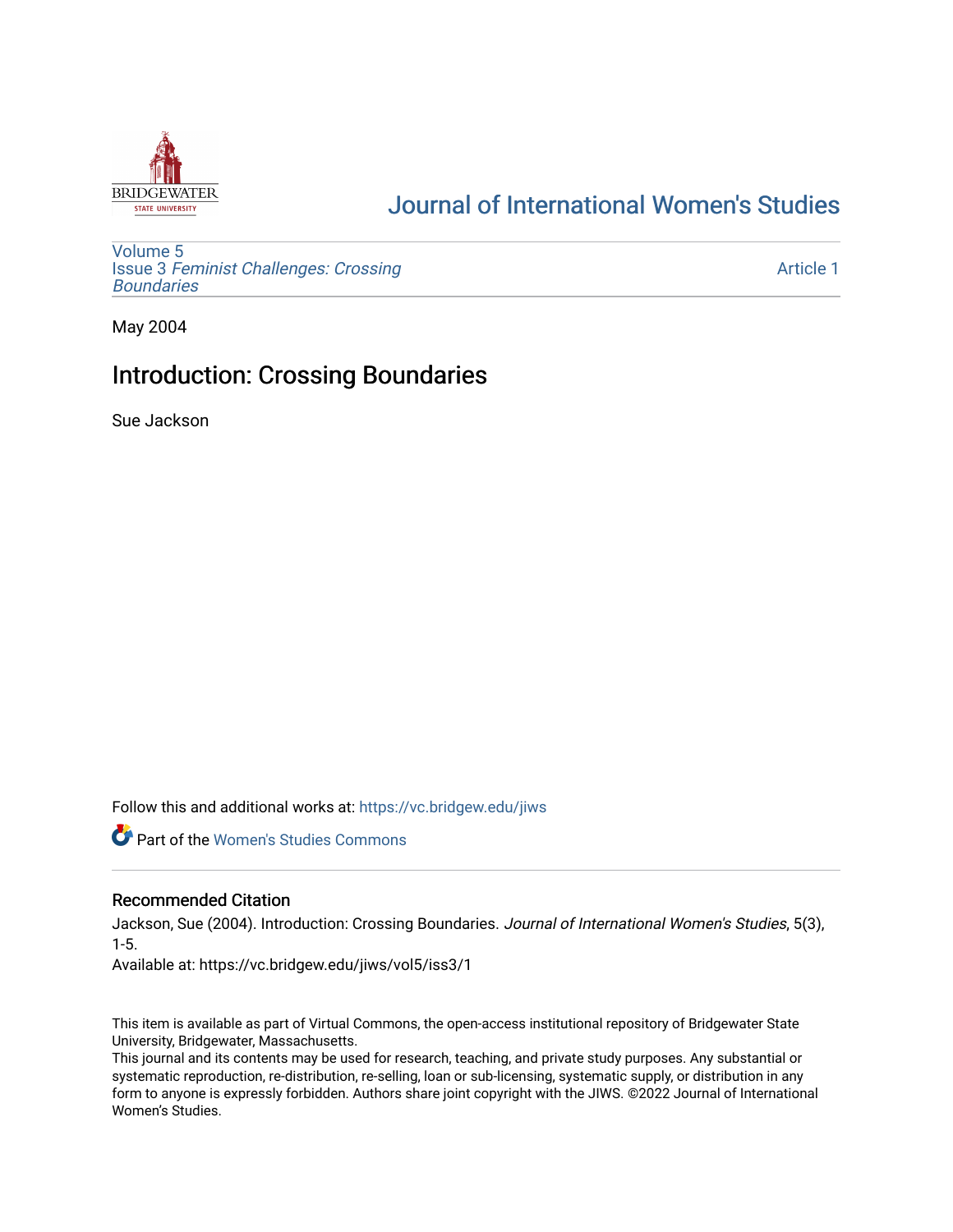This journal and its contents may be used for research, teaching and private study purposes. Any substantial or This journal and its contents may be used for research, requiring and private study purposes. Any substantial or<br>systematic reproduction, re-distribution, re-selling, RDAH-UP studented sharp, systematic supply or distribut to anyone is expressly forbidden. ©2004 Journal of International Women's Studies.

#### **Crossing Boundaries**

By Sue Jackson<sup>1</sup>

#### **Introduction to this edition**

It was with mixed feelings that I offered to host a conference in the summer of 2003 for the *Women's Studies Network (UK) Association.* Whilst I have been committed to the Network for several years now, and have been involved as an Executive member and as Co-Chair, I took on the conference organisation at short notice and alone. I was not at all sure that I could pull it off! However, what I was clear about from the outset was the theme in which I was interested. My working title of *Transcending Boundaries* met with some resistance, with some colleagues on the Network Executive feeling that 'transcending' was somewhat ephemeral and that something more concrete was required from us – and indeed that we require from ourselves - in our work both within and without the academy. My view was (and remains, I think) that to cross boundaries still leaves them in place, and there are some boundaries I would rather transcend than cross. However, we eventually agreed a title of *Crossing Boundaries* and Conference calls for papers invited contributors to consider a range of boundaries, including:

- ♦ Crossing boundaries of teaching and research
- ♦ Crossing boundaries of the academy
- ♦ Crossing interdisciplinary boundaries
- ♦ Crossing boundaries of 'race' and 'class'

Feminist scholarship can act both as a site for struggle and as an enabler for the discovery of the tools necessary to bring about transformative change and development. As part of such struggle, feminist practices consider and integrate theoretical and ideological positions, material realities, and the personal experiences of women. It relates these issues to conditions of power, oppression and privilege. In trying to lay the foundation stones for a world in which institutionalized practice does not subordinate women's lives and experiences, new ways of seeing have to be conceptualized, and boundaries both crossed and transcended. Traditional disciplinary boundaries, for example, can be a barrier to intellectual thought, and the boundaries that appear tightly fixed around what counts as 'conventional' research can effectively shut out women's lives, experiences and ways of knowing.

The articles in this special issue have been selected to give a good example of the range of discussion and issues that were raised across the themes of the Conference. The Conference also raised questions about women's studies itself, and the place of the *Women's Studies Network*. With the demise or disappearance of many women's studies courses within the British Academy, several Conference delegates felt that by clinging onto the name of 'women's studies', the network was excluding many feminist scholars who no longer – or never did – work within 'women's studies' per se, although they are certainly very involved with and committed to feminist teaching and research.

Women's Studies has always been a contested space, both within and without the academy, personally and politically. It has a huge diversity of approaches and struggles, and is not just inter- and multi-disciplinary, but is also trans-disciplinary. This can make the spaces occupied by women's studies / gender studies / feminist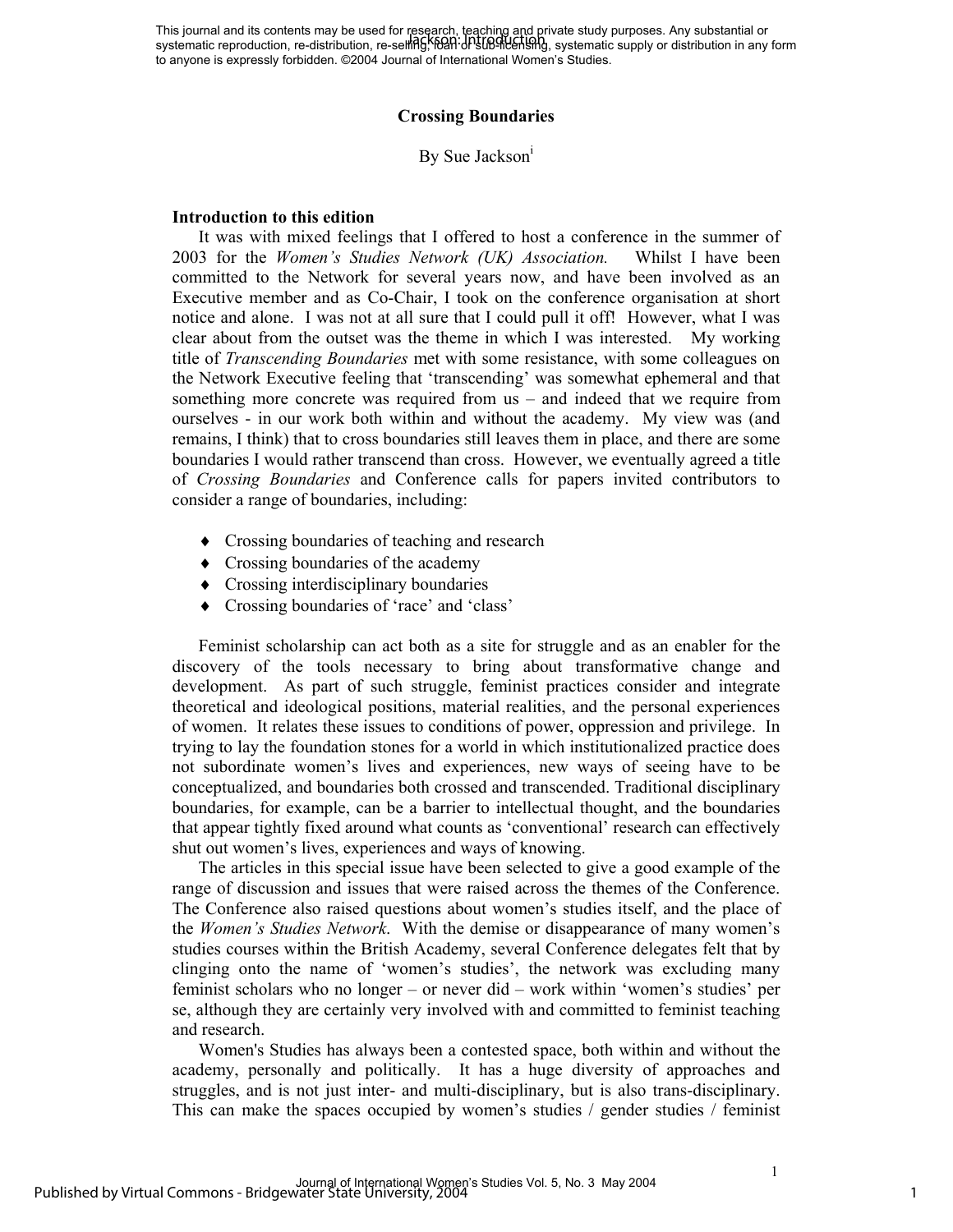scholarship even more difficult and contested. In an apparently post-feminist era, feminist spaces are becoming increasingly difficult to claim, and feminists find ourselves engaged with political, ideological and material struggles over which boundaries to build around 'safe' spaces, and which boundaries to try and cross or dismantle. Should we, for example, be trying to locate ourselves more firmly institutionally and, if we do so, is this 'selling out', setting boundaries and constraints for ourselves? Within this special issue of the Journal, contributors consider the boundaries we have crossed, the boundaries still to cross, the boundaries we wish to maintain and the boundaries we self-impose.

Within the academy, boundaries are often tightly drawn around disciplines and subject specialisms. Although research councils, universities and other authorities may appear to promote the value of interdisciplinary research, in practice there are barriers to engaging in such work, and in many areas increasingly narrow specialisation within accepted paradigms has become the norm. In their article, Marion Hersch and Gloria Moss argue that challenging accepted paradigms within the academy, or combining or using multiple paradigms, is seen as akin to heresy. They question whether this type of specialisation and mono-disciplinarity occurs anywhere other than in the academy and suggest that a broader interdisciplinary approach should be welcomed as more appropriate and productive.

The authors argue that those people who are able to accept being outsiders may find it easier to go against traditional disciplinary boundaries and paradigms, although self-acceptance as an outsider brings with it some areas of serious concern, and may indeed deny some of the pleasures felt by feminists at developing their academic profiles as insiders, an issue that is raised below and by Valerie Hey in her article. Marion Hersch and Gloria Moss also suggest that women, with their experience of multi-tasking, may be particularly suited to interdisciplinary work, and it is certainly the case that women appear to be more interested in undertaking interdisciplinary research than do men.

Indeed, for many women undertaking research the most exciting opportunities are those which enable boundaries to be crossed or even transcended: boundaries of interdisciplinary research; of a central focus on women's lives and experiences; and boundaries of constructions of 'academic. Yet as is argued in my article with Amanda Loumansky, for many women in the academy - including those at the start of their academic careers - the processes of the PhD viva examination means that such boundaries are difficult, sometimes impossible, to cross. In the UK, the viva is uniquely positioned in the academy as a private affair and within many institutions little is known about the interaction that occurs behind closed doors.

Whilst at undergraduate level women have made, and continue to make, critical inroads into the academy, entering universities in at least equal numbers to men and performing equally well with regard to classification of final degree, fewer women than men undertake research degrees and women are less likely to apply for research funding after they have a PhD. Less women than men opt for an academic career, either as researchers or as lecturers in the academy. We argue that whilst the gatekeepers who determine access through the closed doors of the secret world of the PhD viva continue in the main to be the white, middle-class men who dominate the academy, the male culture of the university (supported by some women) will continue dominant, and many women will find themselves powerless to make the challenges to bring about change.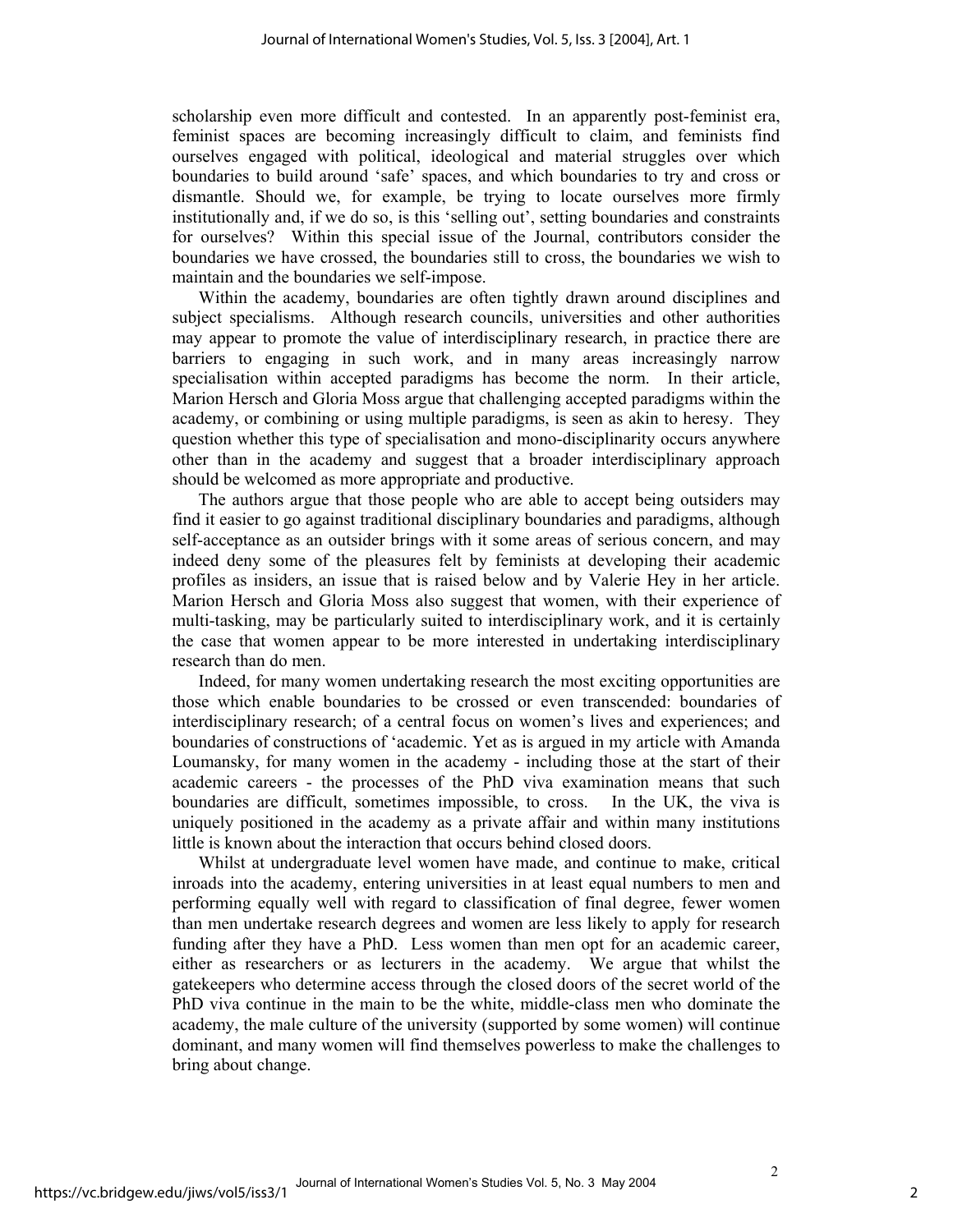#### Jackson: Introduction

And yet, as indicated above, Valerie Hey builds a case about the persistence of perverse pleasures of academic work, showing the ambiguities involved in the complex navigations that we all negotiate across the personal, private, public and professional aspects of identity. This is certainly part of what I was/am doing in organising the Conference and putting together this special issue of the journal. The Women's Studies Network, journals such as this one, and the issues raised with regard to crossing boundaries are all centrally important to me as an academic feminist. However, I have to admit here (with the guilty and almost secret pleasure that Valerie Hey identifies) that my professional identity will also benefit through editing a special issue and through being a conference organiser.

Valerie Hey considers both intellectual pleasure and the pleasures of creating an academic identity, as well as the pleasures of female friendship in academic feminism. Like identifying as a women's studies lecturer or researcher, feminist struggle within the academy has always been ambiguous. The insider / outsider relation (also raised in other articles here) says the author, is particularly vexed when demands on professional identity appear to erase the more political claims on our identity such as being a feminist.

Identity is a theme running through this special issue. Clare Beckett outlines ways in which heterosexuality is located as a boundary for lesbians and disabled women. Both coming out as a lesbian and identifying as a disabled woman, she argues, create boundaries located in heterosexual social assumptions that must be negotiated in order to gain entry to social value and respect. Heterosexuality operates as the sphere of the adult, or the normal, and to not be part of that sphere is to be seen as being powerless and dependent. As other authors in this special issue have also argued, creating a category not only marks boundaries, but also reflects the parameters of other categories. If heterosexuality is a border, says Clare Beckett, then there will be crossing points and frontier skirmishes. She concludes that the friendship networks between women is the strongest defence against border skirmishes. Recognition of exclusion that is based on social heterosexuality will enable safe passages through and beyond the boundaries for all women.

However, as Myria Vassiliadou shows, recognition is not always sought for, and friendships are not always viewed as desirable. Like Clare Beckett, she also raises the boundaries of patriarchal heterosexuality and 'otherness' in her article, showing how we at times create spaces for ourselves through the construction of 'other'. Here she identifies how questions of identity are about sameness (you are the same as me and we belong) and difference (you are different from me and you do not belong). Myria Vassiliadou takes us across academic boundaries and moves us both outside of the academy and into Mediterranean Europe. She argues that work on the Mediterranean and Near East has largely ignored questions about women's experiences and attitudes, including issues of marginalisation, discrimination, racism and ethnic-gender groups.

The author's work with women in Cyprus takes us through the boundary of the 'front door' of the apparently private world of the home. Crossing the front door, she explains, is an act of particular importance in Cyprus, where the home represents structures of patriarchy, oppression and domination. Although the gatekeepers are men, some women have been allowed access to the key – but this is a key that allows them to enter through the door but not to exit again. Women who have been given the key to the front door have the power to exclude those women who do not, and one way in which women survive in the home is to adopt coping mechanisms of creating 'others' amongst women who are not able to enter. In her research, the author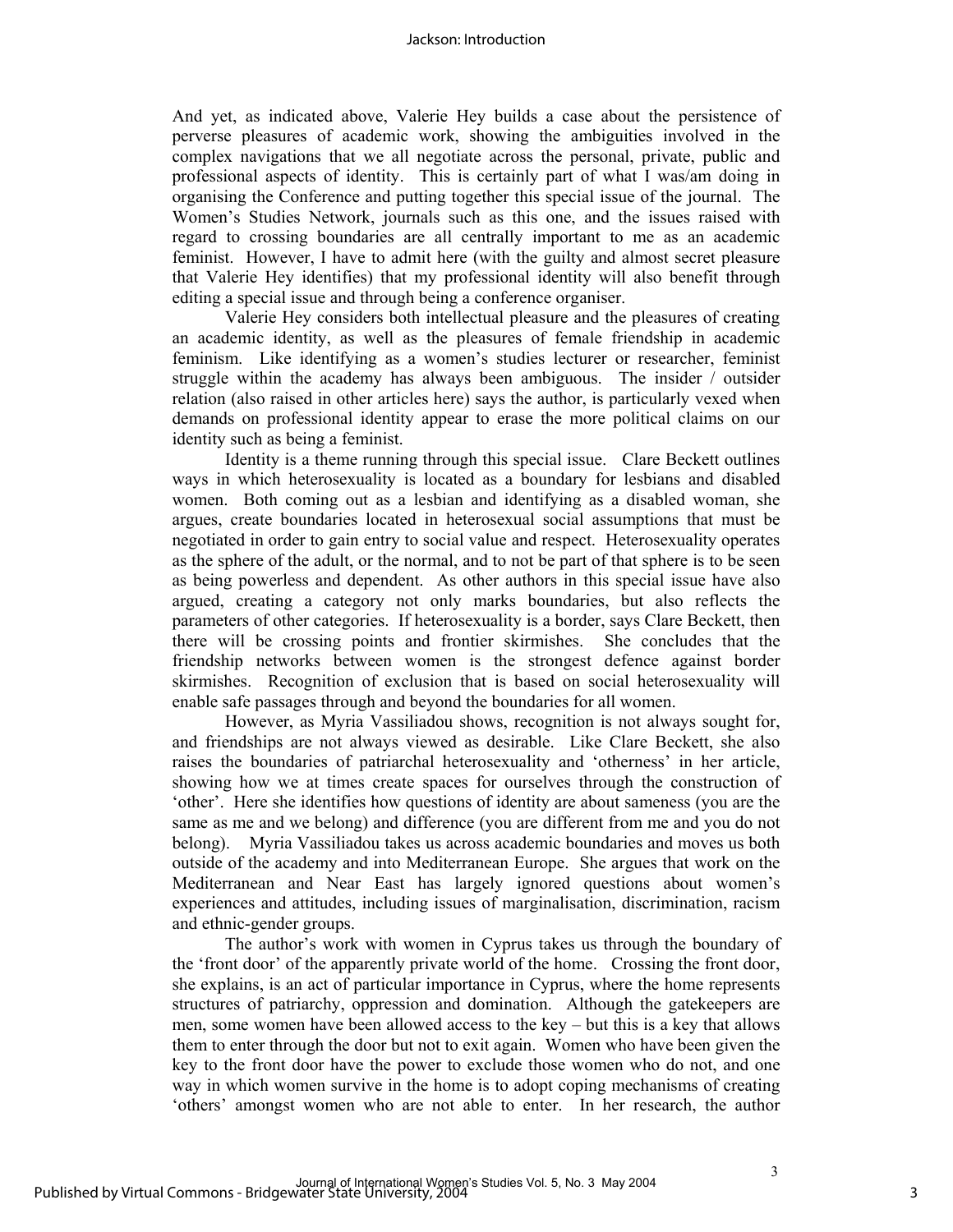concentrates on three groups of women who have become 'other' to the ones inside: prostitutes, lesbians and domestic workers from Sri Lanka and the Philippines.

For domestic workers such as these, as well as for refugees and asylum seekers from across the world, border crossings are more than metaphor. Jennifer Langer describes borders of geography, of history, of culture and of memory that are crossed and negotiated, as well as the patriarchal systems that are transferred across borders. She considers the extent to which the formerly repressed voices of exiled and refugee women have adapted to Western diasporic space. She does so though an examination of the writing of exiled women, asking whether women writers consider exile to be a safe space in which to describe the horrific experiences of gender specific persecution or of being a victim of violence in conflict, or whether taboos restrict women's voices. Is exile, she asks, providing a cathartic space to write openly?

The author concludes that it is only partially doing so, with exiled women writers struggling to maintain a hold to their roots, as well as trying to deploy the new spaces in which they find themselves. Borders and boundaries, says Jennifer Langer, are not just material barriers to be crossed – often in flight, sometimes in hope – but are fluid, shifting and changing. The literature that exiled women writers produce can be a meeting point between the exiled writer, and listeners / readers in and from the exiled lands, and within the new geographic and psychological spaces in which the women find themselves.

Of course, these new spaces are often not safe spaces for exiled women, who have to negotiate the interrelationships between the supposed boundaries of racism, class, gender, ethnicity and sexuality. In revisiting intersectionality, Ann Phoenix and Avtar Brah ask how issues of 'otherness' and political connectivity are to be addressed in the face of postmodern neo-imperialisms of the  $21<sup>st</sup>$  century. Many of the 'old' questions about the category 'woman', they say, assume critical urgency once again, now bearing the weight of global circumstances. In order to understand colonialism and post-colonialism, they argue, the supposed boundaries of 'race', gender and class need to be deconstructed: they are not distinct and isolated realms of experience.

The authors take us firstly across the boundaries of time, to  $19<sup>th</sup>$  century North America, and to Sojourner Truth's passionate and accusatory question, 'Ain't I a woman?'. This is not, they argue, because the past necessarily provides answers for the present, but because critique and insight gained can help shed new light on current predicaments. They go on to argue that social class and its intersections with gender, 'race' and sexuality are simultaneously subjective, structural and about social positions and everyday practices. They conclude that considerations of intersectionality need to be both historically-rooted and forward looking in order to challenge the power games that are currently played out on the world stage. We should work within, though and across the boundaries of cultural differences, moving towards complex and dynamic understandings of intersectionality.

The articles here demonstrate a commitment to developing understandings of intersectionality and to finding ways to work within, between and across boundaries and yes – even at times transcend them. Women's identities both within and without the academy become subsumed into apparently universal and normalised identities. We need to be able to not only recognise ourselves in the stories that are told, but also to value what we see, and to have our own stories valued institionally. In disputing the boundaries which can often make border crossings so difficult, there is a challenge